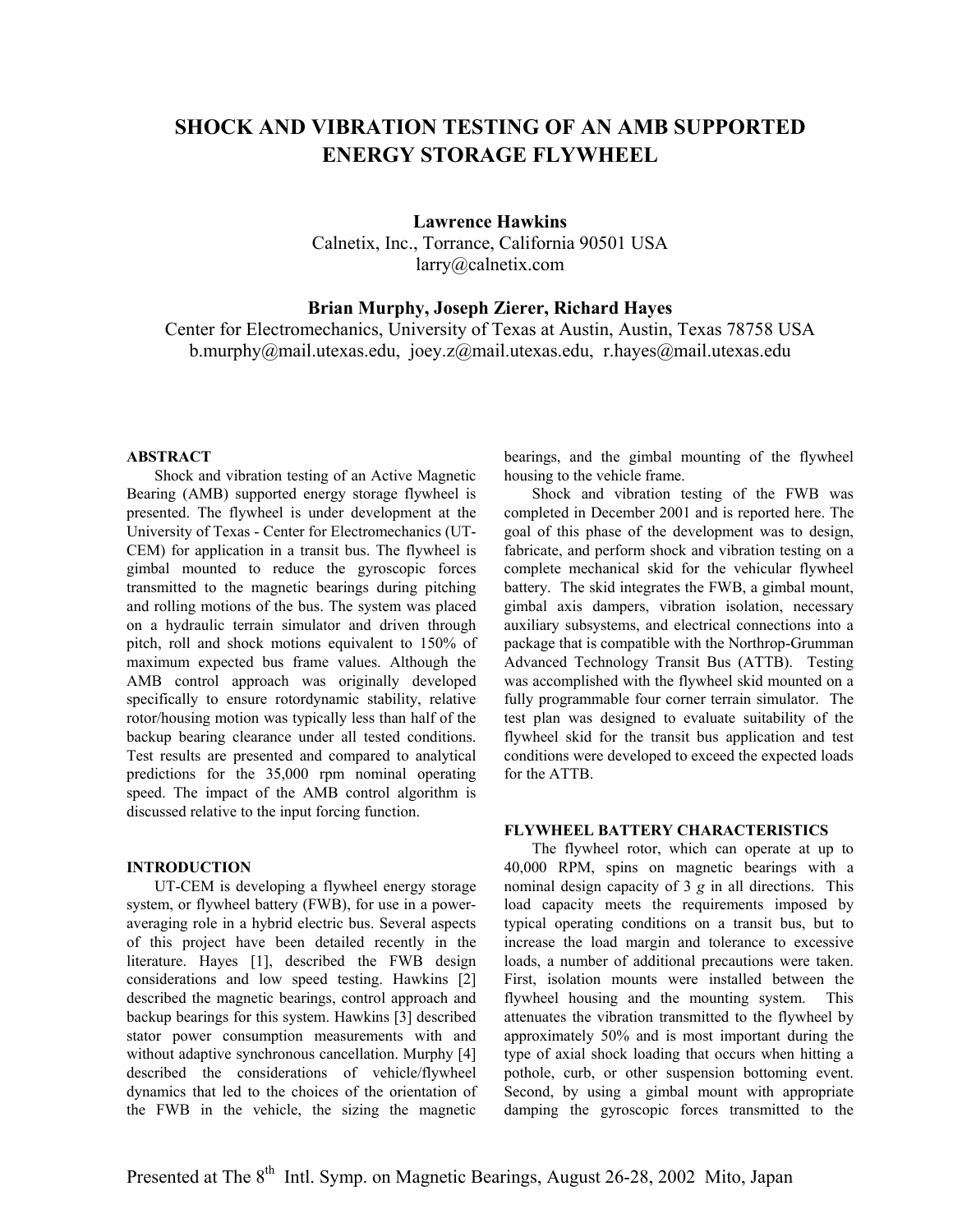magnetic bearings during pitching and rolling of the ATTB are minimized as well. These loads are associated with braking, turning or changing inclination of the bus. Finally, in the event that the magnetic bearings are overloaded, ceramic rolling element backup bearings provide a low friction interface between the rotor and stator. These would be used in the event of severe operating conditions such as: 1) passing through drainage troughs at 30 mph or greater, 2) traffic accidents, or 3) other conditions that cause the vehicle suspension to bottom.

Tables 1 & 2 summarize FWB and magnetic bearing characteristics. The tests reported here were performed on the titanium test flywheel. When testing was completed, the test flywheel was machined down and a composite flywheel pressed on, producing the higher energy capacity needed for the ATTB application. The final configuration is shown in Figure 1.

|                                          | Titanium    | Composite |
|------------------------------------------|-------------|-----------|
|                                          |             |           |
|                                          | <b>Test</b> | Flywheel  |
|                                          | Flywheel    |           |
| Nom Spin<br>Speed,                       | 4,190       | 3,665     |
| rad/s $(rpm)$                            | (40,000)    | (35,000)  |
| M/G Power, kW                            |             |           |
| Continuous                               | 110         | 110       |
| Peak                                     | 150         | 150       |
| Rotor<br>Mass,<br>kg                     | 52          | 59        |
| (lbm)                                    | (114)       | (129)     |
| Polar Inertia, $kg-m^2$                  | 0.284       | 0.793     |
| $(lbm-in^2)$                             | (969)       | (2704)    |
| Transverse Inertia,                      | 1.122       | 1.375     |
| kg-m <sup>2</sup> (lbm-in <sup>2</sup> ) | (3825)      | (4689)    |
| Rigid Body Ip/It                         | 0.25        | 0.58      |
| Bearing Span, m (in)                     | 0.508(20)   | 0.508(20) |

**TABLE 2:** Magnetic bearing characteristics

| - 75- -           |          |         |          |  |  |
|-------------------|----------|---------|----------|--|--|
| Bearing           | Combo    | Radial  | Combo    |  |  |
|                   | Bearing  | Bearing | Bearing  |  |  |
|                   | (Radial) |         | (Axial)  |  |  |
| Brg Ref Name      | Brg 1    | Brg 2   | Thrust   |  |  |
| Load Capacity,    | 1115     | 670     | 2230     |  |  |
| $N$ (lbf)         | (250)    | (150)   | (500)    |  |  |
| Force Constant,   | 156      | 94      | 303      |  |  |
| $N/A$ (lbf/A)     | (35)     | (21)    | (68)     |  |  |
| Neg Stiffness,    | 1751     | 963     | 3502     |  |  |
| $N/mm$ (lbf/in)   | (10,000) | (5500)  | (20,000) |  |  |
| Air<br>Gap,<br>mm | 0.508    | 0.508   | 0.508    |  |  |
| (in)              | (.020)   | (.020)  | (.020)   |  |  |
| Max Current, A    | 7.1      | 7.1     | 7.4      |  |  |
|                   |          |         |          |  |  |



**TABLE 1:** Flywheel battery characteristics **FIGURE 1:** Flywheel battery cross-section

## **DESIGN CONSIDERATIONS FOR VEHICULAR FWB BEARING LOADS**

The interaction between vehicle and flywheel dynamics produces many sources of bearing loads not present in a stationary application. These loads were discussed in detail by Murphy [4], and are summarized below.

#### **Shock Loads**

Shock events, such as potholes, are common occurrences in vehicles and are characterized by their brief and transient nature. Shock inputs are partially filtered by the vehicle suspension, which will have rigid body natural frequencies of a few hertz. With a vertical spin axis, the shock loads will be born largely by the thrust bearing. Figure 2 shows vertical bus frame acceleration measurements made on a bus traveling over a 0.1 m (4 in) half round speed breaker at 4.5 m/s (10 mph). Other measurements made on an Austin, Texas city transit bus traveling around town produced similar and lower accelerations.

#### **Vibration Loads**

Vibration is distinguished from shock in that the input and response attain steady state amplitudes that are maintained for an appreciable length of time. Sources are cobblestone roads and general road roughness. However, much of this is at higher frequencies that are generally filtered by the tires and suspension of the vehicle. The expected contribution to the bearing loads is on the order of a few tenths of a *g*.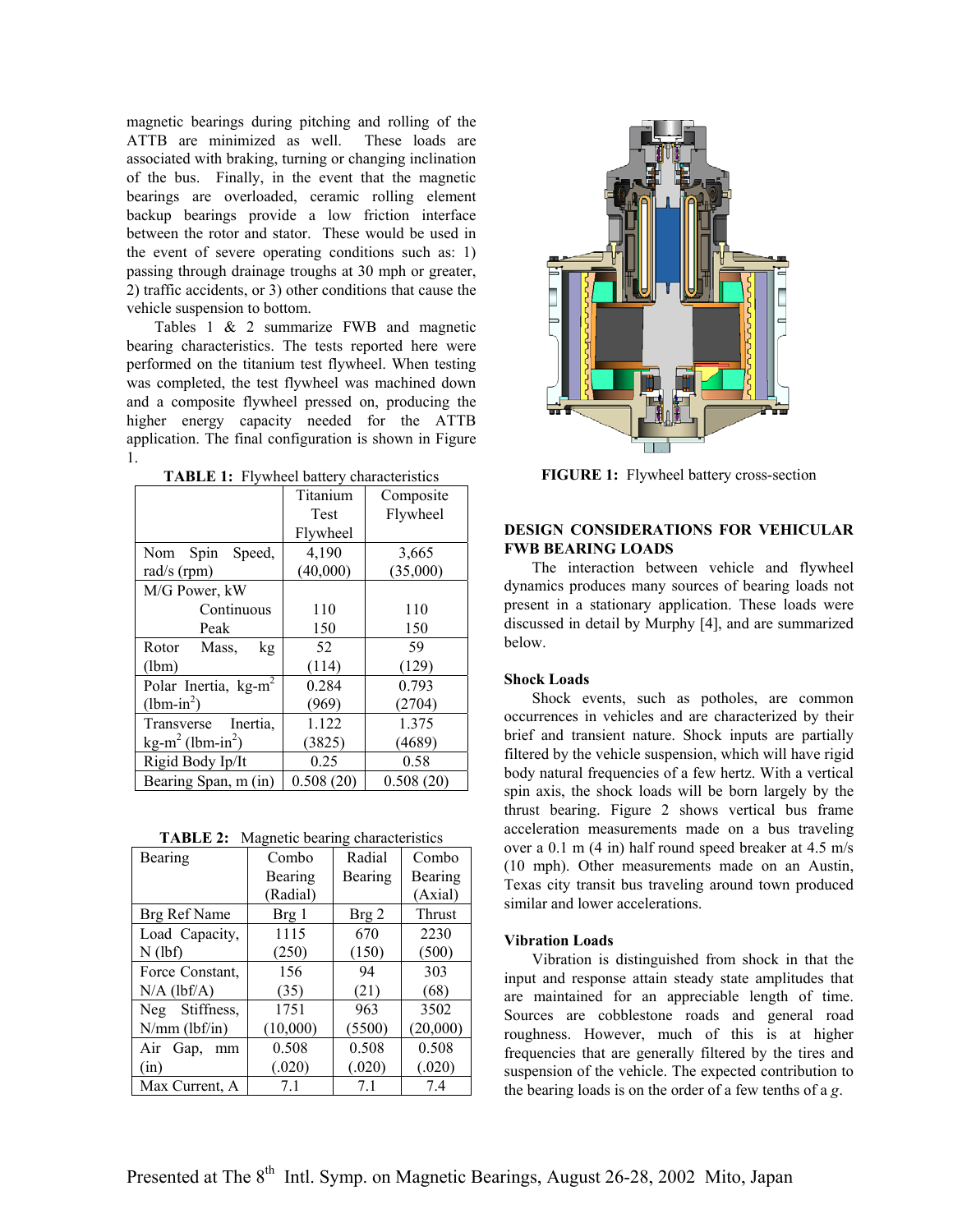Vehicle maneuvering refers to the net rigid body motion of the vehicle, i.e. any event that changes the vehicle linear momentum such as braking, accelerating, or turning. The corresponding linear accelerations lead directly to loads on the FWB bearings; however, such loads are limited to several tenths of a *g* due to tire adhesion.

#### **Gyrodynamic Loads**

Gyrodynamic or gyroscopic loads are produced when the flywheel spin axis is changed, usually due to maneuvering. A spinning flywheel has a relatively large angular momentum so changing its spin axis requires significant torque, which must be produced by the magnetic bearings. The required torque, *T* is:

$$
T = I_P \omega_s \theta
$$

where  $I_P$  is the polar moment of inertia,  $\omega_s$  is the spin speed, and  $\dot{\theta}$  is the turning rate of the spin axis. The associated bearing loads,  $F_b$ , are approximately:

$$
F_b = T/b
$$

where *b* is the bearing span. For the composite flywheel, spinning at 35,000 rpm, a turning rate of 0.117 rad/s (6.7 degrees/sec) for the flywheel spin axis requires a bearing load of 669 N (150 lb) at each bearing. For the titanium test flywheel the same turning rate results in a bearing load of 274 N (54 lb) at the same 35,000 rpm spin speed.

#### **Rotating Mass Imbalance Loads**

Rotating mass imbalance produces synchronous bearing loads that depend on the mass imbalance and the dynamics of the rotor/bearing system. Although the FWB rotor is well balanced the resulting bearing loads can still be a significant fraction of bearing capacity. An advantage of using magnetic bearings is that adaptive synchronous cancellation can be used to nearly eliminate bearing loading due to mass imbalance. This has been demonstrated by many authors, and was described for this flywheel by Hawkins [3].

#### **Design Considerations**

Of the five loading sources mentioned above, three of them, shock, gyrodynamic, and mass imbalance, require design consideration to mitigate the loads. The shock loads are reduced by using elastomeric shock isolators between the gimbal mounting frame and the housing. The mass imbalance loads are reduced as mentioned above by using adaptive synchronous cancellation. Reducing the gyrodynamic loads require more significant efforts. First, the flywheel is oriented vertically so that yawing (turning) of the bus does not require a change in angular momentum of the flywheel, and thus no bearing reactions. During turns the vehicle



**FIGURE 2:** Vertical acceleration measurement on ATTB rear floor, 4.5 m/s (10 mph) over 0.1 m (4.0 in) half round speed breaker

will also roll (tilt) somewhat, which will still result in bearing reactions if the flywheel housing is firmly attached to the frame. Also, acceleration, deceleration, and grade changes (entering or leaving a hill) will result in pitch (front to back) motion of the vehicle, again with bearing reaction loads required to move the flywheel. An alternative to rigidly mounting the flywheel housing to the bus is to mount it in a two-axis gimbal, allowing the FWB to pitch and roll somewhat freely relative to the bus.

A two-axis gimbal was designed to support the FWB along with a mounting frame used to attach the system to the vehicle. A restoring force is required to give the flywheel a *home* position that is nominally vertical so that it doesn't drift too far from vertical. This restoring force is provided using gravity, by placing the rotor CG about 20 mm (0.75 in) below the gimbal pivot point. Viscous damping is provided by a rotary damper in the gimbal bearings and is adjustable to a limited extent.

### **TEST SETUP**

An existing four-corner terrain simulator was modified to make it suitable for testing with the ATTB flywheel. The terrain simulator setup is shown in Figure 3. The flywheel battery is at the top of the picture, supported in the two-axis gimbal. The gimbal frame is mounted to a support skid through elastomeric isolation mounts. The skid, which will later be mounted to the frame of the ATTB, is bolted to the table top of the terrain simulator. This system utilizes three hydraulic cylinders to simulate the pitch, roll and shock seen on a transit bus. Each of the hydraulic cylinders has a 0.254 m (10 inch) stroke and a 13,380 N (3,000 lb) capacity. A programmable controller controls table motion, and inputs and responses were measured with a Zonic signal analyzer and digital data recorder.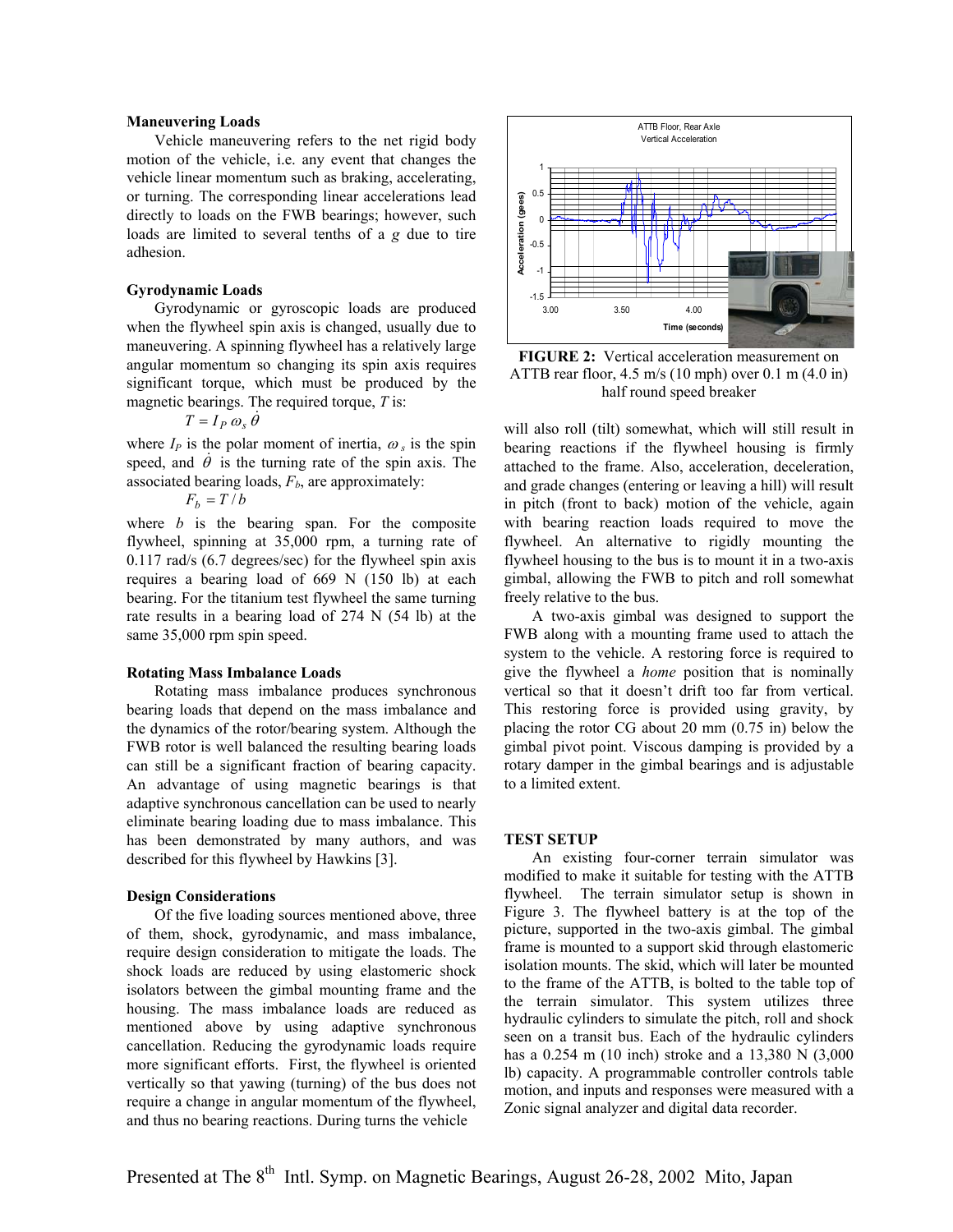

**FIGURE 3:** Flywheel battery system mounted on terrain simulator

Liquid dielectric inclinometers were used as pitch and roll sensors on both the gimbal table and on the FWB. This type of sensor has the advantage of providing an absolute angle (an angle relative to an inertial reference frame), but they have low bandwidth compared to other available angle sensors that measure relative angles.

#### **PITCH AND ROLL TESTING**

During testing the flywheel skid was mounted on the terrain simulator, and operated at speeds up to 37,000 RPM. The first test series involved pitch and roll testing to determine the effects of a variety of maneuvers on the flywheel system. The test matrix included spin speeds from rest to 37,000 rpm and a variety of amplitudes and rates. The goal was to validate that the flywheel isolation, gimbal and magnetic bearings could act together to prevent backup bearing impacts during the full range of expected motion.

The nominal input for the terrain simulator was developed based on information provided by Northrop-Grumman, the DOT White Book, and bus frame vibration measurements conducted by UT-CEM. The associated bus maneuvers are listed in Table 3. To verify operation under more aggressive conditions, the nominal amplitude and rate values were increased by 50%. These values are shown in Table 3 and represent the approximate maximum rates anticipated under all conditions. The terrain simulator applied these rates and amplitudes over a 225 second period to generate the simulated bus test route. The response of the gimbal table versus time is shown in Figure 4, along with annotations of the specific maneuvers from Table 3. The gimbal table response does not precisely match the terrain simulator input because of the low bandwidth of the pitch and roll sensors (0.5 Hz).

| <b>TABLE 3:</b> Simulator table input, rates and angles |  |
|---------------------------------------------------------|--|
| applied for aggressive maneuver (P=Pitch, R=Roll)       |  |

| Label           | applied for appressive maneaver $\mu$<br><b>Description for</b> | 150% x      | 150%             |
|-----------------|-----------------------------------------------------------------|-------------|------------------|
|                 | <b>Nominal Maneuver</b>                                         | Angle       | x Rate           |
|                 |                                                                 | (deg)       | $(\text{deg/s})$ |
| A <sub>1</sub>  | Accelerate to 35 mph                                            | $P = -0.36$ | 0.36             |
| LC1             | 35 mph lane change                                              | $R = -3.0$  | 4.5              |
| LC2             | 35 mph lane change                                              | $R = 3.0$   | 6                |
| B1              | Brake to 20 mph                                                 | $P = 0.75$  | 0.75             |
| RT1             | Gentle right turn                                               | $R = -3.0$  | 3                |
| H1              | Dip down into culvert                                           | $P = 3.0$   | 0.7              |
| H2              | Pitch up exiting culvt                                          | $P = -3.0$  | 1.5              |
| LT1             | Hard left turn                                                  | $R = 6.0$   | 6                |
| H <sub>3</sub>  | 7% hill at 20 mph                                               | $P = -6.0$  | 6                |
| LT <sub>2</sub> | Gentle left turn                                                | $R = 3.0$   | 1.5              |
| B2              | Hard brake to stop                                              | $P = 0.75$  | 0.75             |
| A2              | Accelerate to 20 mph                                            | $P = -0.36$ | 3.6              |
| RT <sub>2</sub> | Gentle right turn                                               | $R = -3.0$  | 1.5              |
| LC3             | 20 mph lane change                                              | $R = -6.0$  | 6                |
| A <sub>3</sub>  | Accelerate to 35 mph                                            | $P = -0.36$ | 0.36             |
| H4              | 5.4% hill at 35 mph                                             | $P = -4.6$  | 9.3              |
| B <sub>3</sub>  | Hard brake to stop                                              | $P = 0.75$  | 0.75             |



**FIGURE 4:** Terrain simulator table motion, 150% of maximum expected inputs

Figure 5 shows the displacement orbit at the non thrust end radial magnetic bearing position sensor for

Presented at The 8<sup>th</sup> Intl. Symp. on Magnetic Bearings, August 26-28, 2002 Mito, Japan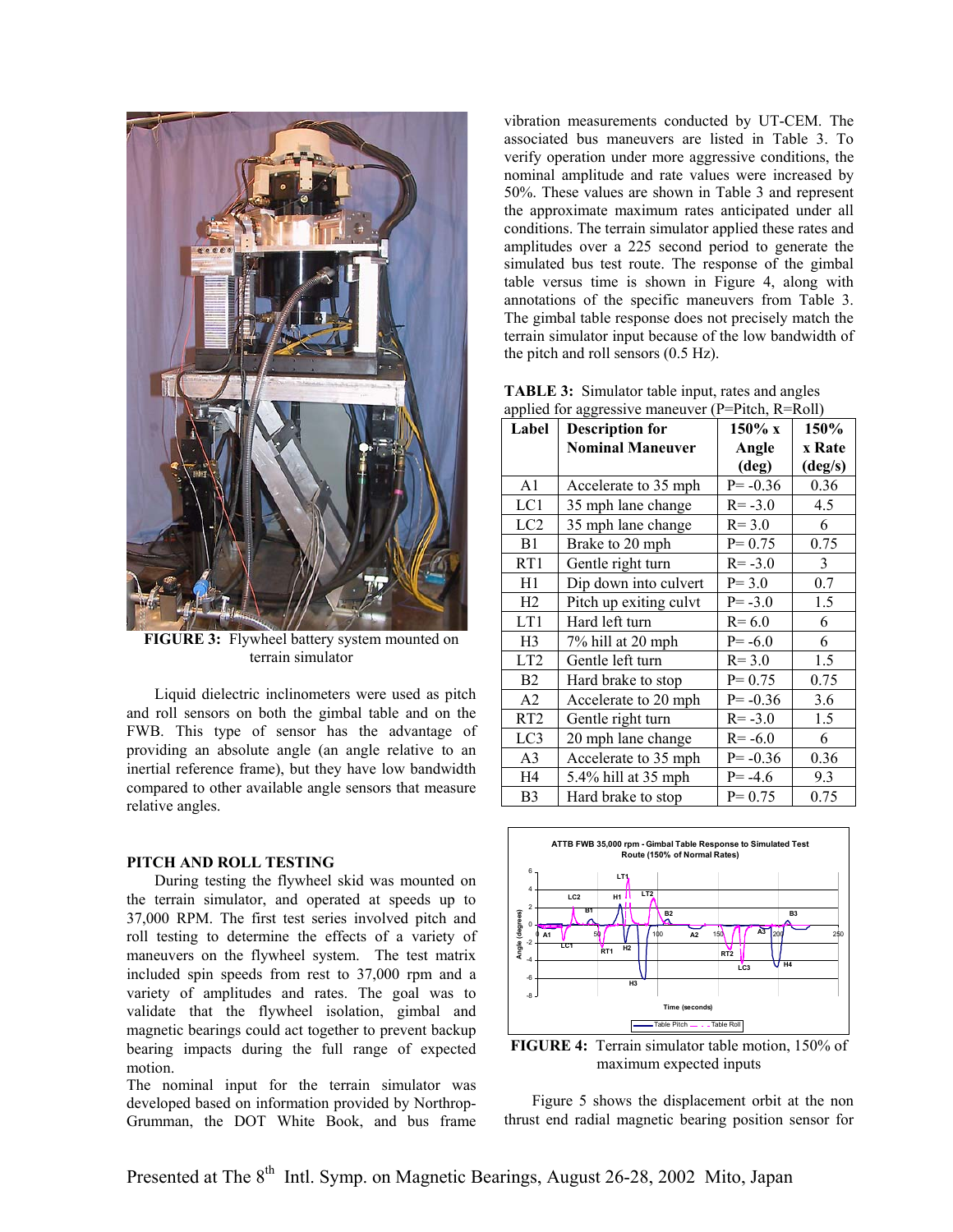the entire 225 second test. The peak relative displacement is about 0.18 mm (0.007 in). This peak displacement occurred during the H4 maneuver (Table 3), an  $8.1\%$  hill  $(1.5*5.4)$ , which had the highest programmed slew rate of 9.3 degrees/sec. The absolute response rates of the gimbal table and the FWB during the H4 maneuver are shown in Figure 6. The measured table angular velocity is near to the programmed value, and the flywheel response is about 65% lower at about 2.7 degrees/sec. This reduced response angle should directly result in a 65% reduction in the necessary bearing reactions during the maneuver.



**FIGURE 5:** Displacement orbit at non-thrust end radial position sensor throughout the test



**FIGURE 6:** Simulator table and FWB response to 150% of maximum expected inputs (deg/sec)

A two second time slice from the H4 maneuver is shown in Figure 7. Radial displacement from the nonthrust end position sensor is shown in the upper figure and radial reaction load at the non-thrust end bearing is shown in the lower. The load data is based on the measured coil current corrected for the negative stiffness contribution. Both data sets were low pass filtered at 75 Hz to take out the synchronous response. In Figure 7, two spikes (most noticeable on displacement) occur about 0.5 seconds apart (197.7 sec and 198.2 sec). These spikes correspond to the start and end of the simulated hill. At the start of the hill the terrain simulator begins changing the pitch from 0 to 4.65 degrees over a 0.5 second period (9.3 degrees/sec). The impulse at the start and end of the maneuver causes the displacement spikes. This is an unintentional consequence of the test apparatus dynamics; however, similar impulses might be expected to occur along with many of the real world events in Table 3. The response during the period where the pitch is being steadily changed does not show a significant change in displacement, but does show a load increase of approximately 75 to 100 N. Per Equation 2, the load would be approximately 333 N (75 lbf) if the flywheel were not gimbaled. This correlates reasonably well with the angle rate difference in Figure 6.



**FIGURE 7:** Non-thrust end bearing radial position (top) and radial loads (bottom) during maneuver H4

#### **SHOCK TESTING**

The terrain simulator was also used to perform vertical shock testing, to determine the vertical acceleration that could be tolerated before impacting